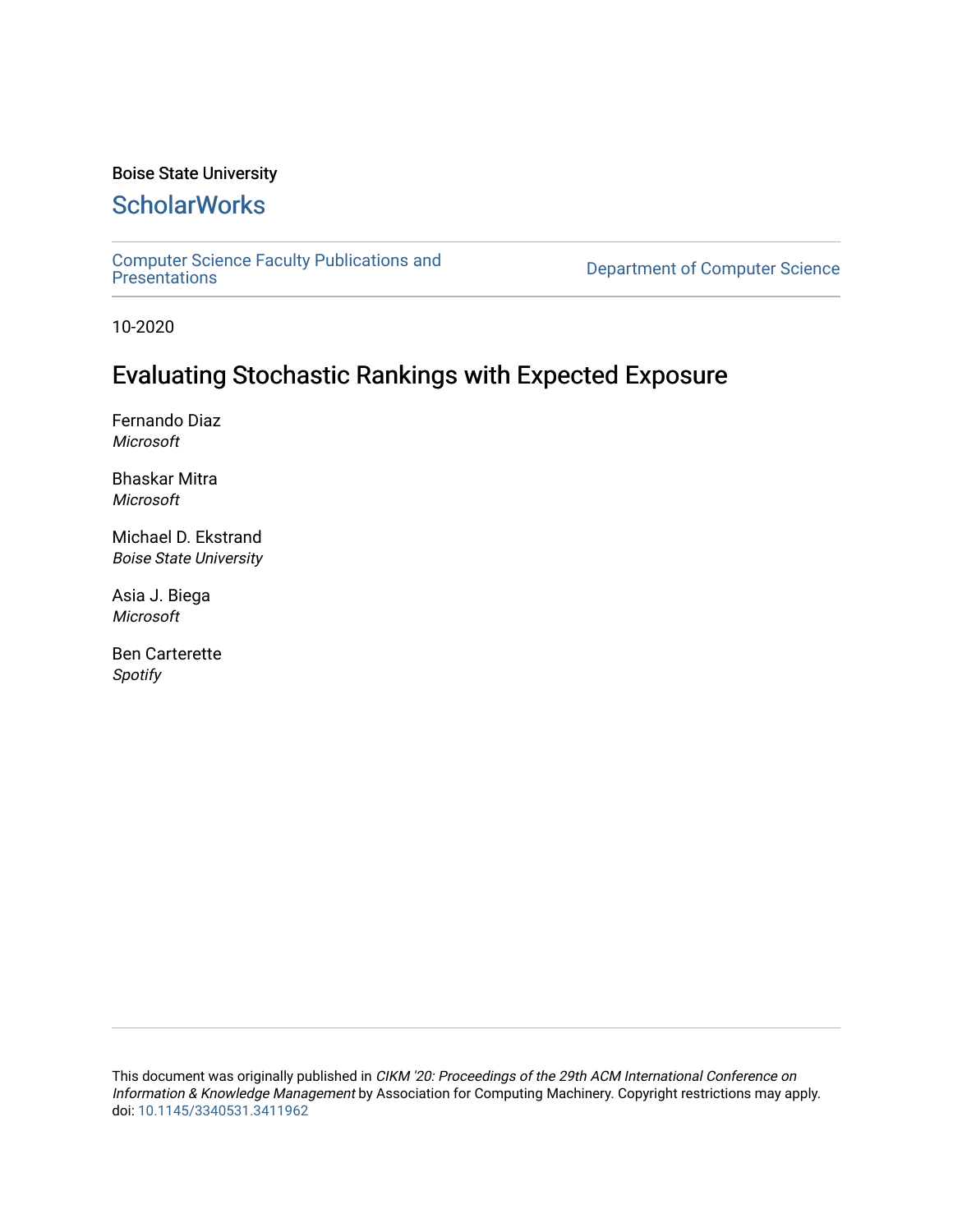## Evaluating Stochastic Rankings with Expected Exposure

Fernando Diaz Microsoft Montréal, QC diazf@acm.org

Bhaskar Mitra Microsoft Montréal, QC bmitra@microsoft.com

Asia J. Biega Microsoft Montréal, QC asia.biega@microsoft.com

Michael D. Ekstrand People & Information Research Team Boise State Computer Science Boise, ID michaelekstrand@boisestate.edu

Ben Carterette Spotify New York, NY carteret@acm.org

<span id="page-1-0"></span>

Figure 1: Distribution over rankings. Traditional evaluation methodologies consider only a single ranking (indicated by the  $\star$ ) while stochastic rankers consider a distribution over rankings.

Ireland. ACM, New York, NY, USA, [10](#page-10-0) pages. [https://doi.org/10.1145/3340531.](https://doi.org/10.1145/3340531.3411962) [3411962](https://doi.org/10.1145/3340531.3411962)

## 1 INTRODUCTION

Information access systems such as retrieval and recommendation systems often respond to an information need with a ranking of items. Even with more sophisticated information display modalities, the ranked list is a central feature of most interfaces. Since users often inspect a ranked list in a nonrandom–usually linear–order, some items are exposed to the user before others. Even if a system can perfectly model relevance and rank items accordingly, it still must put items in a particular order, breaking relevance ties in some way and reifying small differences in relative relevance into distinct rank positions.

Nonuniform exposure of relevant items resulting from ranking has multiple effects. It strongly affects the allocation of user attention (and therefore content exposure, visibility, and consumptionrelated revenue) to results and their producers, giving rise to fairness concerns for content producers [\[3,](#page-9-0) [6,](#page-9-1) [39\]](#page-10-1); if there are qualitative differences in comparably-relevant results, systematically favoring results preferred by one group of users affects other groups' quality of service [\[24\]](#page-10-2) and may affect user retention [\[17\]](#page-10-3); similarly, in recalloriented search or in scenarios where a searcher is interested in broad subtopical exposure, systematically promoting some relevant documents over others may risk overlooking important content;

## ABSTRACT

We introduce the concept of expected exposure as the average attention ranked items receive from users over repeated samples of the same query. Furthermore, we advocate for the adoption of the principle of equal expected exposure: given a fixed information need, no item should receive more or less expected exposure than any other item of the same relevance grade. We argue that this principle is desirable for many retrieval objectives and scenarios, including topical diversity and fair ranking. Leveraging user models from existing retrieval metrics, we propose a general evaluation methodology based on expected exposure and draw connections to related metrics in information retrieval evaluation. Importantly, this methodology relaxes classic information retrieval assumptions, allowing a system, in response to a query, to produce a distribution over rankings instead of a single fixed ranking. We study the behavior of the expected exposure metric and stochastic rankers across a variety of information access conditions, including ad hoc retrieval and recommendation. We believe that measuring and optimizing expected exposure metrics using randomization opens a new area for retrieval algorithm development and progress.

## CCS CONCEPTS

•Information systems→Evaluation of retrieval results; Learning to rank.

## KEYWORDS

evaluation, fairness, diversity

#### ACM Reference Format:

Fernando Diaz, Bhaskar Mitra, Michael D. Ekstrand, Asia J. Biega, and Ben Carterette. 2020. Evaluating Stochastic Rankings with Expected Exposure. In Proceedings of the 29th ACM International Conference on Information and Knowledge Management (CIKM '20), October 19–23, 2020, Virtual Event,

CIKM '20, October 19–23, 2020, Virtual Event, Ireland

© 2020 Copyright held by the owner/author(s). Publication rights licensed to ACM. ACM ISBN 978-1-4503-6859-9/20/10. . . \$15.00 <https://doi.org/10.1145/3340531.3411962>

Permission to make digital or hard copies of all or part of this work for personal or classroom use is granted without fee provided that copies are not made or distributed for profit or commercial advantage and that copies bear this notice and the full citation on the first page. Copyrights for components of this work owned by others than the author(s) must be honored. Abstracting with credit is permitted. To copy otherwise, or republish, to post on servers or to redistribute to lists, requires prior specific permission and/or a fee. Request permissions from permissions@acm.org.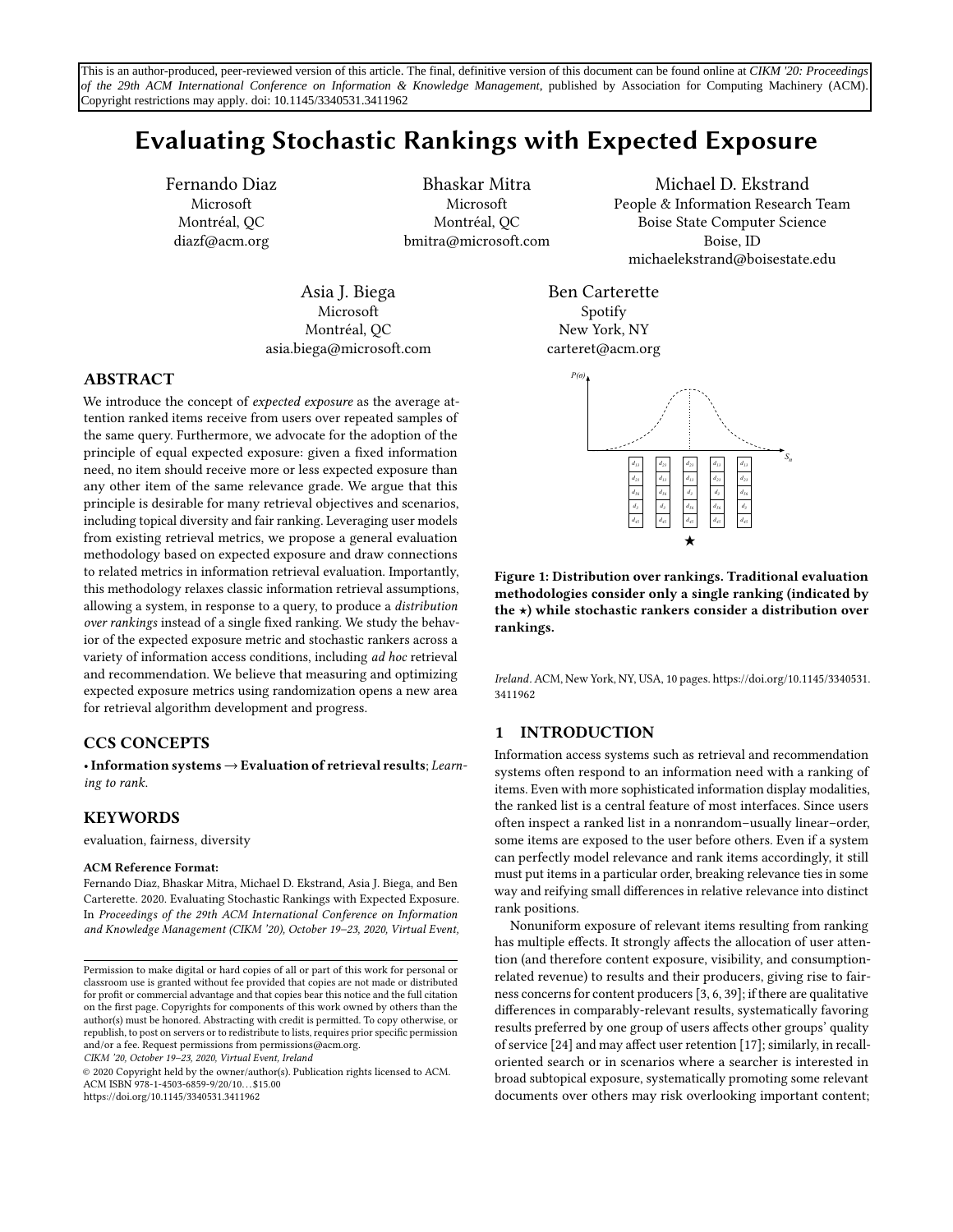it can homogenize users' information experiences and promote rich-get-richer effects [\[8\]](#page-9-2); and, although not often analysed in the design of algorithms, nonuniform exposure to relevant content may affect users' perception of the makeup of relevant information and its production community.

There may also be difference of degree: if there is a small difference in the relative relevance of two documents, but a large difference in the attention users tend to pay to the positions in which they are ranked, the ranking may amplify small difference in content value into a large difference in the producers' return for providing that value.

Unfortunately, providing a static ranking for a query (in retrieval) or context (in recommendation) limits the ability for an algorithm to distribute exposure amongst relevant items. We propose to evaluate information access systems using distributions over rankings in response to a query or context. Figure [1](#page-1-0) depicts this approach. More precisely, for a fixed query, we assume that a ranker,  $\pi$ , samples a permutation  $\sigma$  from a distribution over the set of all permutations  $S_n$  of *n* documents. This allows it to provide equal exposure to relevant items in expectation. And while current evaluation metrics and methods measure the relevance or utility of a single ranking per query, with a distribution of rankings, we can compute the expected value of the metric.

This paper provides the foundation for an exposure-based approach to evaluating rankings and advocates for exploring the family of stochastic ranking policies within that framework. To that end, we (i) define the concept of expected exposure and ways to operationalize it; (ii) discuss its relationship to existing retrieval metrics, including diversity, novelty, and fairness metrics; (iii) apply it to measure item exposure under stochastic versions of existing retrieval and recommendation algorithms. We argue that exposure provides a means of looking at several different concerns in the evaluation and impact of information access systems, and believe generalizing evaluation from deterministic rankers to stochastic rankers provides a broad area of study with implications for classic and contemporary problems in information access.

We begin by discussing the connection of previous work with our exposure-based evaluation and stochastic ranking ([§2\)](#page-2-0). We will then present the framework for evaluating with expected exposure and stochastic ranking together ([§3\)](#page-3-0). These definitions of expected exposure have deep connections to existing metrics, which we describe in [§4.](#page-4-0) We then describe our experimental apparatus for analyzing these metrics in [§5.](#page-5-0) We also propose a procedure to optimize towards these metrics in [§6.](#page-7-0) We conclude with a discussion of our findings ([§7\)](#page-9-3).

## <span id="page-2-0"></span>2 RELATED WORK

Our work is inspired by and draws together two areas of work: (i) metrics recently developed in the context of algorithmic fairness, and (ii) randomized ranking algorithms developed in the context of online learning and optimization.

#### 2.1 Fairness

Exposure optimization has been proposed as a means of achieving fairness in ranking: fairness for individuals means that exposure should be proportional to relevance for every subject in a system [\[3\]](#page-9-0), while fairness for groups means that exposure should be equally distributed between members of groups defined by sensitive attributes such as gender or race [\[39\]](#page-10-1). From an optimization point of view, Singh and Joachims [\[40\]](#page-10-4) and Yadav et al. [\[45\]](#page-10-5) consider a similar notion of exposure fairness over multiple rankings as our work. Our work situates exposure-based measures in the context of information retrieval evaluation, allowing us to (i) extend them with user models from existing retrieval metrics, (ii) relate them with the objectives and formalisms of other retrieval metrics, and (iii) introduce a new experimentation protocols based on stochastic ranking.

Gao and Shah [\[15\]](#page-10-6) recently proposed a randomized policy for diversifying search results very similar to our work, albeit in the context of group fairness. While studying connection between fairness and diversity empirically, we attempt to more formally elucidate the relationship and study broader connections beyond group fairness.

Beyond the definitions explicitly focusing on exposure, other fairness definitions in practice lead to enhanced equality of exposure, for instance, by requiring equal proportions of individuals from different groups in ranking prefixes [\[7,](#page-9-4) [47\]](#page-10-7). Similarly, Yang and Stoyanovich [\[46\]](#page-10-8) measure fairness by computing sum of positiondiscounted set-wise parity at different rank thresholds. Beutel et al. [\[2\]](#page-9-5) approach fair ranking by conducting pairwise analysis of user engagement with the protected groups in a ranking. Zehlike and Castillo [\[48\]](#page-10-9) propose a supervised learning to rank method to optimize for fair exposure but focus only on the top position in ranking. It is not obvious how their proposed approach can be extended beyond the first rank position. In constrast to this literature, we study metrics that have clear user behavior model amenable to extension.

The notion of *meritocratic fairness*, originally introduced as a fairness objective for online bandit learning [\[20\]](#page-10-10) and then applied to the problem of selecting a group of individuals from incomparable populations [\[21\]](#page-10-11), intuitively requires that less qualified candidates do not have a higher chance of getting selected than more qualified candidates. In our setting, this translates to ensuring that less-relevant documents are not likely to be ranked above more-relevant documents. Our construct of target exposure connects this work to meritocratic fairness, in that a system satisfying equity of expected exposure will satisfy the goals of meritocratic fairness by allocating more exposure to relevant documents than to non-relevant documents, it also imposes a stronger constraint by requiring documents with comparable relevance to receive comparable exposure, preventing runaway popularity feedback loops that meritocratic fairness allows.

## 2.2 Stochastic Ranking

Randomization (either explicit or implicit) is ubiquitous in many information access systems and has been shown to be useful for eliciting user feedback and lead to desirable system properties. Pandey et al. [\[26\]](#page-10-12) first proposed randomized ranking motivated by click exploration. Further strategies [\[18,](#page-10-13) [31,](#page-10-14) [32,](#page-10-15) [43\]](#page-10-16) have been developed following this approach for collecting unbiased feedback for learning to rank. Instead of using randomization to collect unbiased training data, Joachims et al. [\[19\]](#page-10-17) use it to estimate the parameters of a click propensity model that allows ranking models to be trained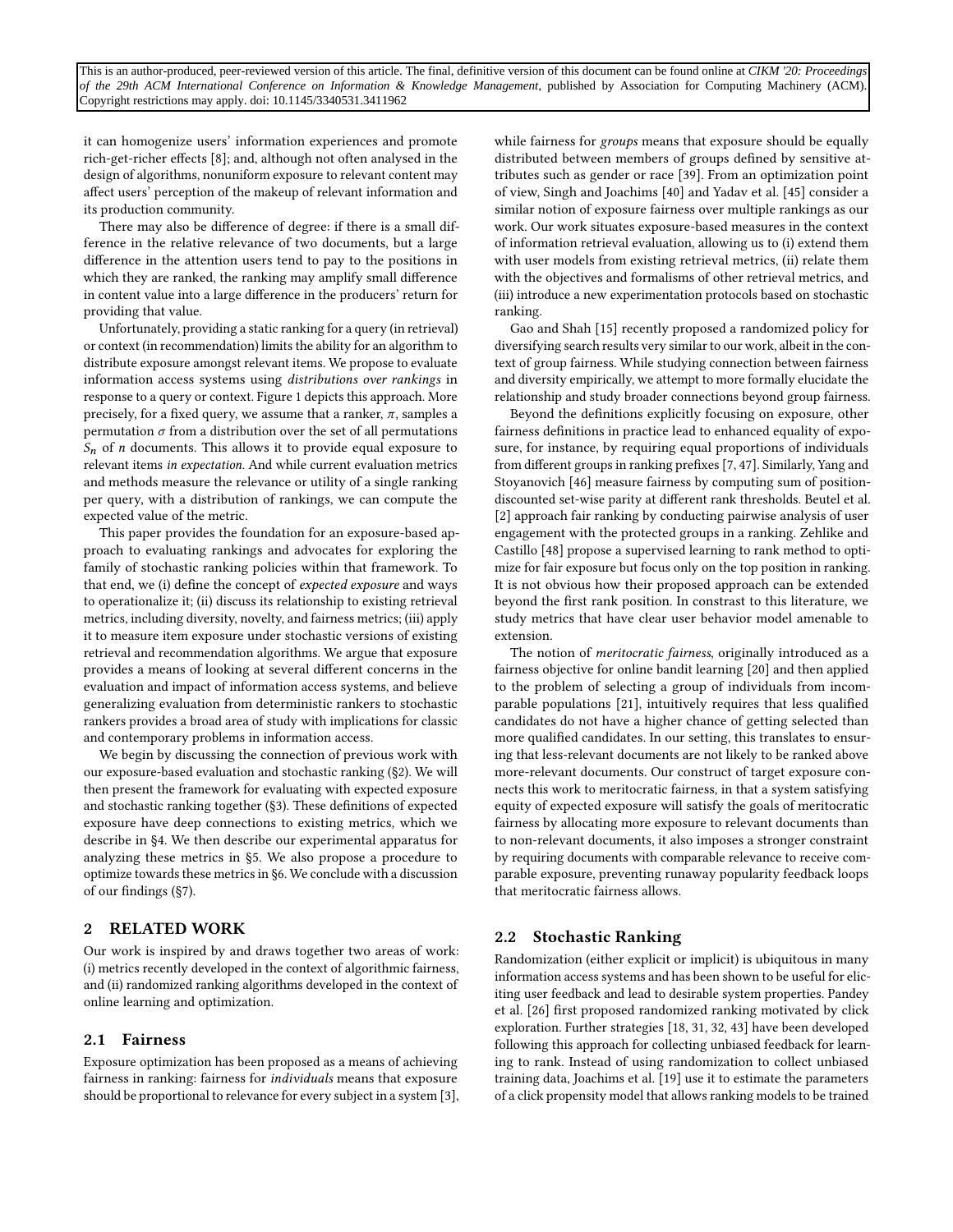on biased feedback. Using randomness in ranking may also be a means of improving diversity [\[33\]](#page-10-18).

Recently, Bruch et al. [\[4\]](#page-9-6) demonstrate that learning to rank models can be optimized towards expected values of relevance metrics computed over multiple rankings sampled based on estimated relevance. While not developed in the context of deploying a stochastic ranker, we adopt some of the methodologies therein in our experiments.

## <span id="page-3-0"></span>3 EXPECTED EXPOSURE

Given a query, we are interested in measuring the expected exposure of an item to a searcher with respect to items of similar relevance. Specifically, we would like to define a metric that quantifies a system's deviation from an ideal expected exposure of items of the same relevance. To this end, we adopt the following principle of equal expected exposure,<sup>[1](#page-3-1)</sup>

## Given a fixed information need, no item should be exposed (in expectation) more or less than any other item of the same relevance.

This principle complements the existing core principle of ranked retrieval that more relevant documents should appear before less relevant documents. In this section, we will introduce an evaluation methodology based on the principle of equal expected exposure.

We note that existing relevance metrics do not measure the extent to which systems satisfy this principle, as they typically ignore differences in exposure amongst items of the same relevance. As a result, existing relevance metrics will not be able to distinguish a system that satisfies this principle from one that does not.

We will start by remaining agnostic about how items are exposed to searchers, only that there is some way in which searchers interact with a ranking of items that is related to the exposure. More formally, let a ranking be defined as a permutation of the  $n$ documents in the corpus. The set of all permutations of size  $n$  is referred to as the symmetric group or  $S_n$  in abstract algebra. Given a query  $q \in Q$  with *m* relevant documents, an optimal permutation would place some ordering of the  $m$  relevant items at the top positions, followed by some ordering of the  $(n - m)$  nonrelevant documents. Per existing models, exposure monotonically—oftenexponentially—decreases with position in a ranking. Therefore, for a static ranking, we can see that (i) some relevant documents receive more exposure than other relevant documents, and (ii) some nonrelevant documents receive more exposure than other nonrelevant documents. A static ranking will therefore always violate equal expected exposure. Unfortunately, classic retrieval systems only provide and are evaluated according to static rankings.

However, we know that there are  $m!(n-m)!$  optimal rankings. If an oracle provided us with an optimal ranking at random, any relevant item would be ranked in position  $0 \le i \le m$  with the same probability. $^2$  $^2$  As a result, all relevant items would receive the same exposure in expectation; similarly all nonrelevant items would receive the same exposure in expectation. Such a oracle would satisfy equal expected exposure. We will refer to the expected exposure of all items under the oracle policy as the target exposure, represented as a  $n \times 1$  vector  $\epsilon^*$ .

Just as we can satisfy ideal expected exposure by using a stochastic oracle, a retrieval system can improve the distribution of exposure by using a stochastic policy, a protocol where, in response to a query, a distribution over rankings is provided. Formally, given a query q, a ranking policy  $\pi$  provides a distribution over all permutations,  $\sum_{\sigma \in S_n} \pi(\sigma | q) = 1$ . Classic ranking algorithms are a special case which only assign probability to a single, static permutation. We will refer to such an algorithm as a deterministic policy. We note that most classic evaluation metrics (e.g. mean average precision) only evaluate a single, static permutation from a deterministic policy.

Given a policy  $\pi$  and a model of how the searcher might interact with a ranking, we can compute the expected exposure of all of the items in the corpus. We will represent the expected exposure of all items under  $\pi$  as a  $n \times 1$  vector  $\epsilon$ .

In order to measure the deviation from equal expected exposure, we compare the target exposure  $\epsilon^*$  and sytem exposure  $\epsilon$ . One simple way to do this is to compute the squared error between  $\epsilon^*$ and  $\epsilon$ ,

$$
\ell(\epsilon, \epsilon^*) = ||\epsilon - \epsilon^*||_2^2 \tag{1}
$$

<span id="page-3-3"></span>
$$
= \underbrace{\|\epsilon\|_{2}^{2}}_{\text{EE-D}} - \underbrace{2\epsilon^{T}\epsilon^{*}}_{\text{EE-R}} + \|\epsilon^{*}\|_{2}^{2}
$$
 (2)

where EE-D or expected exposure disparity measures inequity in the distribution of exposure; EE-R or expected exposure relevance measures how much of the exposure is on relevant documents; the remaining term is constant for a fixed information need.

This derivation allows us to clearly decompose expected exposure into a relevance and disparity components. A system that achieves optimal EE-R may maximize disparity (e.g. a static ranking with all relevant items at the top). Similarity a system that minimizes EE-D will have very bad expected exposure relevance (e.g. a random shuffling of the corpus every time a query is submitted).

We empirically observed (in [§5.3\)](#page-6-0) a tradeoff between the disparity (EE-D) and relevance (EE-R). This tradeoff is often controllable by a parameter in a stochastic policy that affects the degree of randomization. So, at one extreme, the parameter results in a deterministic policy that can achieve high relevance but also incurs high disparity. At the other extreme, the parameter results in a policy that randomly samples from amongst all permutations, achieving the lowest disparity but the lowest relevance. Given that such a parameter can often be swept between a minimum and maximum disparity, we can plot a disparity-relevance curve reflecting the nature of this tradeoff. We use the area under this curve, EE-AUC, as a summary statistic of this curve.

While we expect EE-R to behave similar to traditional relevancebased metrics–especially those sharing similar assumptions about how searchers interact with a ranking, reasoning about relevance and disparity within a single formalism allows us to compose aggregate metrics like EE-AUC, which traditional metrics do not capture  $(S5.3)$ .

<span id="page-3-1"></span> $\overline{1}$ This principle is related to *equity of attention* [\[3\]](#page-9-0), which also ties exposure to relevance. However, equity of attention was originally amortized across information needs. While this paradigm accounts for changing relevance, the system might increase exposure of items for inappropriate information needs. Thus, in this paper we propose to measure exposure per information need. In this sense, the distinction between equal expected exposure and equity of attention is similar to the difference between macroaveraging and microaveraging of relevance metrics.

<span id="page-3-2"></span><sup>&</sup>lt;sup>2</sup>Note that we use base-0 ranks throughout this manuscript.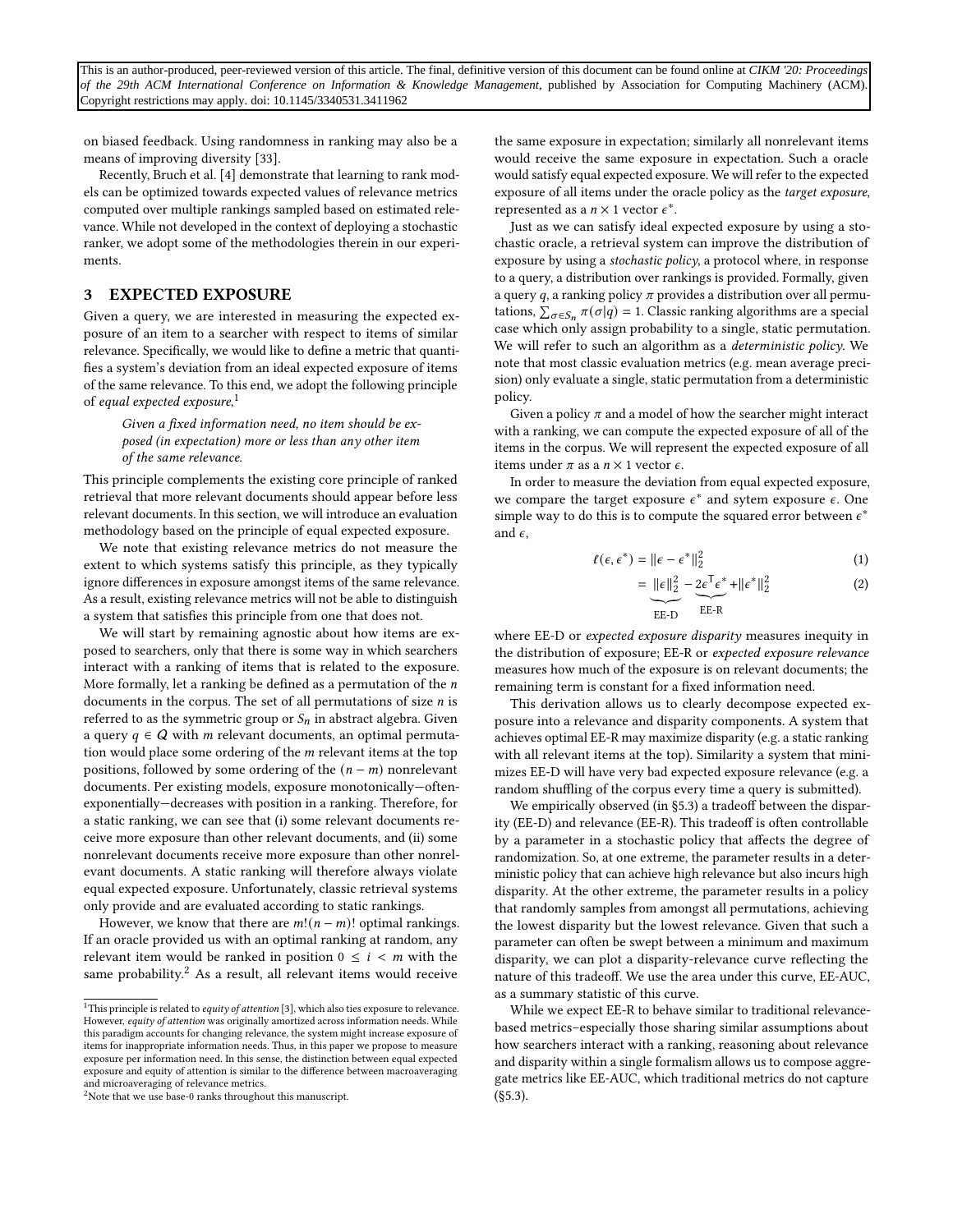## 3.1 Computing Exposure with User Browsing Models

So far, we have remained agnostic about how items are exposed to users. In this section, we will describe how we can compute the exposure vector  $\epsilon$  for an arbitrary ranker, including the oracle ranker. Unlike previous fair ranking metrics, we approach exposure by adopting user models from existing information retrieval metrics. We focus on models from two metrics, rank-biased precision and expected reciprocal rank, although this analysis can be extended to more elaborate browsing models [\[12\]](#page-10-19).

Rank-biased precision (RBP) is a metric that assumes that a user's probability of visiting a position decreases exponentially with rank [\[25\]](#page-10-20),

$$
RBP(\sigma) = (1 - \gamma) \sum_{i \in [0,k)} \mathbf{y}_{\sigma_i}^* \gamma^i \tag{3}
$$

where  $y^*$  is the  $n \times 1$  binary relevance vector;  $\gamma$  is referred to as the patience parameter and controls how deep in the ranking the user is likely browse; and  $k$  is the maximum browsing depth. The multiplicative factor  $1 - y$  ensures that the measure lies in the unit range.

We consider that the expected exposure of a document  $d$  is computed, in expectation, as,

$$
\epsilon_d = \sum_{\sigma \in S_n} \pi(\sigma | q) \gamma^{\overline{\sigma}_d} \tag{4}
$$

where  $\bar{\sigma}$  is a map from document indexes to ranks. This allows us to compute  $\epsilon$  for an arbitrary policy  $\pi$ .

Recall that the oracle policy selects randomly amongst all rankings with all of the relevant documents at the top. Since each document occurs at each of the top  $m$  positions equally, the target expected exposure for a relevant document is,

$$
\epsilon_d^* = \frac{1}{m} \sum_{i \in [0,m)} \gamma^i
$$

$$
= \frac{1 - \gamma^m}{m(1 - \gamma)}
$$

Since the set of nonrelevant documents is usually very large, all nonrelevant documents will have equal expected exposure close to zero.

Expected reciprocal rank (ERR) is a metric that assumes that a user's probability of visiting a position is dependent on how many relevant documents appear a earlier positions [\[9\]](#page-9-7). The intuition is that earlier relevant documents may satisfy the user and prompt them to stop scanning the ranking. We adopt generalized expected reciprocal rank, a model which incorporates a patience parameter similar to that used in RBP [\[9,](#page-9-7) §7.2].

$$
ERR(\sigma) = \sum_{i \in [0,k)} \phi(\mathbf{y}_{\sigma_i}^*) \prod_{j \in [0,i)} \gamma(1 - \phi(\mathbf{y}_{\sigma_j}^*))
$$
(5)

where  $\phi$  converts relevance to a probability of stopping the browsing. Normally this is zero for nonrelevant documents and some value between 0 and 1 for relevant documents. As with RBP, the expected exposure of document  $d$  can be computed as,

$$
\epsilon_d = \sum_{\sigma \in S_n} \pi(\sigma|q) \gamma^{\overline{\sigma}_d} \prod_{j \in [0, \overline{\sigma}_d)} (1 - \phi(\mathbf{y}^*_{\sigma_j}))
$$

Similarly, the target expected exposure of a relevant document is,

$$
\epsilon_d^* = \frac{1}{m} \sum_{i \in [0,m)} \gamma^i (1 - \phi(\mathbf{y}_{d^*}^*))^i
$$

$$
= \frac{1 - \gamma^m (1 - \phi(\mathbf{y}_{d^*}^*))^m}{m(1 - \gamma (1 - \phi(\mathbf{y}_{d^*}^*)))}
$$

and close to zero for nonrelevant documents.

## <span id="page-4-1"></span>3.2 Extension to Graded Judgments

So far, we have focused on binary relevance. For graded judgments, the ideal ranker always orders documents correctly by grade. We take all permutations satisfying this requirement and assume the ideal ranker has nonzero support only for these values. We then compute the expected exposure for documents by grade. Let  $m_q$ be the number of documents with relevance grade q and  $m_{>q}$  the number of documents with relevant grade strictly larger than  $g$ . Without loss of generality, assume that grades take integer values. Given an RBP browsing model, the optimal exposure for a document  $d$  with grade  $q$  is,

$$
\epsilon_d^* = \frac{1}{m_g} \sum_{i \in [m_{>g}, m_{>g-1})} \gamma^i
$$

$$
= \frac{\gamma^{m_{>g}} - \gamma^{m_{>g-1}}}{m_g(1-\gamma)}
$$

The derivation for the ERR user model is similar.

We note that this extension assumes that the a searcher will always prefer to see items with higher grade. In situations where, for example, the grade of an item is inversely correlated with some important property of a document (e.g. a subtopic, authors from underrepresented groups), then these groups will be under-exposed. In such cases, an alternative definition of  $\epsilon^*$  may be more appropriate (see [§4.2\)](#page-5-1).

## <span id="page-4-0"></span>4 RELATIONSHIP TO OTHER METRICS

Expected exposure, both in motivation and in definition, has connections to existing retrieval metrics. In this section, we will discuss those relationships, highlighting the unique properties that expected exposure measures.

#### 4.1 Retrieval Metrics

Measures such as RBP and ERR could be considered precision metrics, as they reward rankers for retrieving relevant material higher in the ranking. While based on the same user model, it is not the case that optimizing RBP will also minimize Equation [1,](#page-3-3) even if exposure is based on an RBP browsing model. To see why, consider a deterministic policy that outputs a static optimal ranking. Although EE-R will be optimal, EE-D will be very large since exposure is concentrated at the top ranks. Indeed, the value of EE-D for a static optimal ranking will be as bad as a static ranking that places all of the relevant document at the bottom since disparity is based only on the exposure and not on relevance. The converse, that minimizing Equation [1](#page-3-3) also optimizes RBP, is true. If expected exposure is based on the RBP user model, a system that optimizes expected exposure will essentially be shuffling relevant documents at the top of the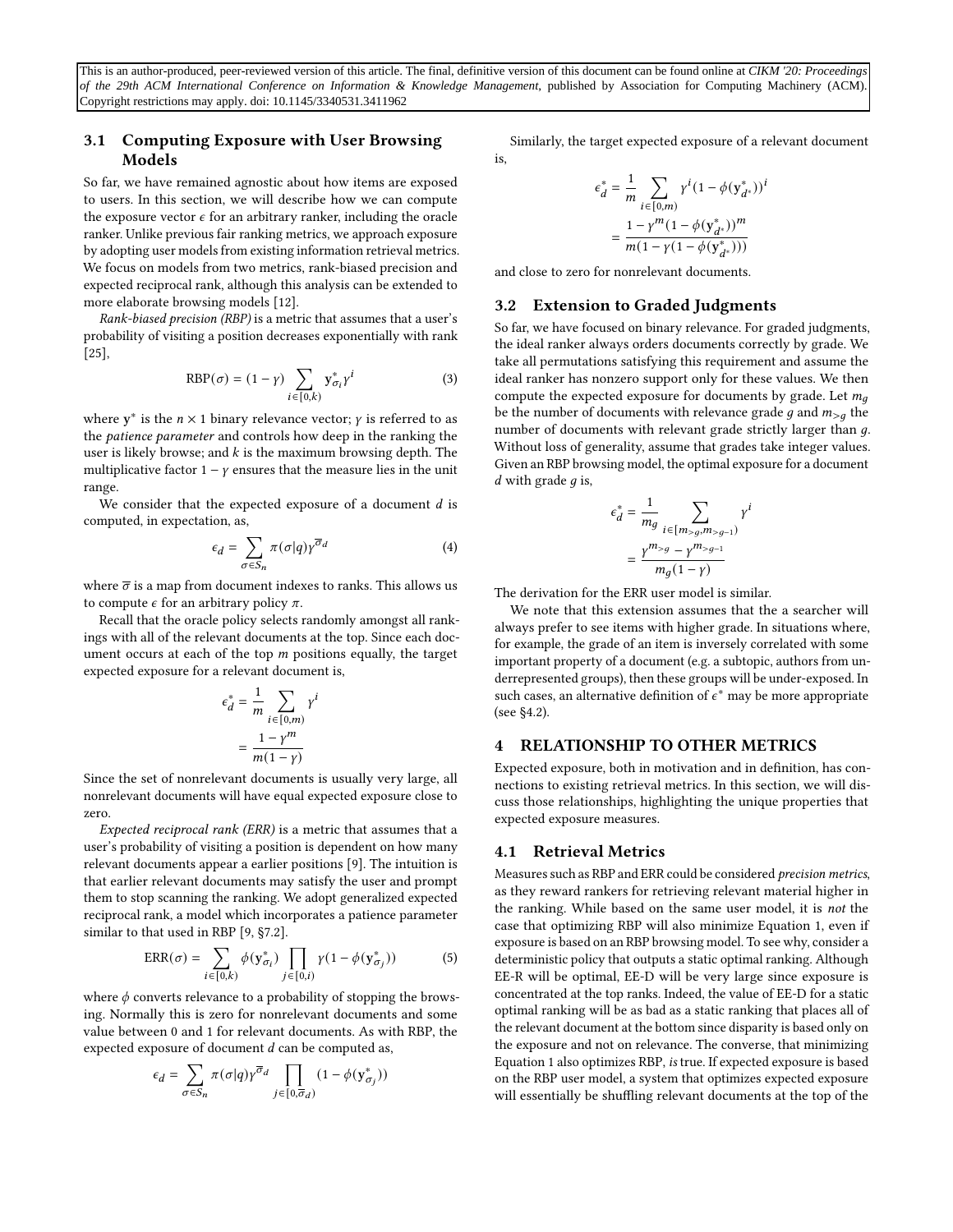ranking and nonrelevant items in the bottom, just as with the oracle in [§3.](#page-3-0)

Optimizing recall means focusing on ensuring that all of the relevant items in the corpus occur at high ranks. Several of our motivating examples might be considered addressable by a retrieval system optimized for high recall (e.g. e-discovery, academic search, systematic review). However, if we assume, as many user models do, that a user may terminate their scan of a ranking early, then there is a chance that even a high-recall system, especially in situation where there are numerous relevant documents, a user will not be exposed to all relevant items. As a result, we would argue that expected exposure reduces the risk of overlooking a relevant document.

## <span id="page-5-1"></span>4.2 Fairness

Algorithmic fairness, in the context of information retrieval and recommendation, deals with the treatment of individuals associated with retrievable items [\[6\]](#page-9-1). These might be document authors in text retrieval, job candidates in recruiting, or musicians in song recommendation.

Individual Fairness. Expected exposure is closely related to various notions of individual fairness that quantify the extent to which models are fair to all individuals. Dwork et al. defined individual fairness in the context of classification models seen as mappings from individuals to probability distributions over outcomes [\[13\]](#page-10-21). In this setting, individual fairness is defined using the Lipschitz condition: the distributions of classification outcomes  $P_C$  of two individuals  $u_1, u_2$  who are sufficiently similar according to a chosen similarity metric  $d$  should be close according to a distribution similarity metric D. Formally, if  $d(u_1, u_2) < \delta$ , then  $D(P_C(u_1), P_C(u_2)) < \Delta$ . When will a retrieval policy be individually fair according to this definition? Assume we define  $\delta$  and  $d$  such that two documents of equal relevance grade satisfy the above inequality, and two documents of different relevance grades do not. Assume furthermore that outcomes are measured as the expected exposure of individual documents. A stochastic ranker that distributes exposure (almost) equally among the documents of equal relevance grades (in particular if it achieves optimal expected exposure according to Eq. [1\)](#page-3-3) is individually fair according to the above definition. However, the reverse does not hold: It is possible that an individually fair and an unfair stochastic rankers lead to similar values of the expected exposure measure (the total loss value in Eq. [1](#page-3-3) can be aggregated equitably from documents of the same relevance level or from only few documents within a relevance grade).

Group Fairness. We can use exposure to define a group notion of provider fairness by measuring whether deviation from expected exposure differs between different groups of documents (or their authors). Let  $\mathcal A$  be the set of  $k$  attributes that a document might be associated with. Attributes may be related to, for example, demographic or other group information about the provider. Let A be a  $n \times k$  binary matrix of the group identity associated with each document in the corpus. We can then compute the total exposure for all documents with an attribute by  $\xi_{\mathbf{A}} = \mathbf{A}^{\mathsf{T}} \epsilon$ . If we are interested in equal exposure across groups, we can define the target group exposure as  $\xi_e^* = cA^T \mathbf{e}$  where **e** is a  $k \times 1$  vector of ones

and  $c$  is a normalizing constant based on the total exposure given a browsing model. We can then use Equation [1](#page-3-3) as a measure of demographic parity [\[39,](#page-10-1) §4.1]. If desired, we can replace **e** with some other distributions, such as population level proportions [\[37\]](#page-10-22). Target exposures like  $\xi_e^*$  only balance group representation, but some groups may produce more relevant content than others. If we are interested in exposure proportional to relevance, we can define the target exposure as  $\xi^* = A^{\mathsf{T}} \mathbf{y}^*$ , referred to as *disparate treatment* [\[39,](#page-10-1) §4.2]. Finally, if we are interested in ensuring the exposed items are relevant, we can define a new matrix  $\tilde{\mathbf{A}} = \text{diag}(\mathbf{y}^*)\tilde{\mathbf{A}}$  and exposure vector  $\xi_{\tilde{A}} = \tilde{A}^T \epsilon$ . If we let  $\xi_{\tilde{A}}^* = c \tilde{A}^T y^*$ , then we recover disparate impact [\[39,](#page-10-1) §4.3].

#### 4.3 Topical Diversity

Exposure metrics are closely related to topical diversity metrics [\[36\]](#page-10-23). One common way to measure topical diversity is to consider so-called 'intent-aware' metrics defined as,

$$
IA-\mu(\sigma) = \sum_{a \in \mathcal{A}} p(a|q)\mu(\sigma|a)
$$

where  $\mu(\sigma|a)$  computes a standard metric considering only those documents with aspect *a* as relevant. The intent-aware RBP metric is defined as

$$
IA-RBP(\sigma) = \sum_{a \in \mathcal{A}} p(a|q)(1-\gamma) \sum_{i \in [0,k)} y_{\sigma_i}^{a,*} \gamma^i
$$

If we assume that  $p(\mathcal{A}|q)$  is proportional to the frequency of *a* in the set of relevant documents, then IA-RBP( $\sigma$ ) ∝  $\xi_{\tilde{A}}^T \xi_{\tilde{A}}^*$ . In other words, topic diversity reduces to a scaled relevance term in the disparate impact metric ([§4.2\)](#page-5-1). In the event that we are interested in uniform  $p(a|q)$ , then we can redefine the target exposure accordingly and recover the relevance term in the demographic parity metric. Both of these formulations ignore EE-D and it is worth observing that intent-aware metrics often include a 'subtopic recall' factor to [\[35\]](#page-10-24) to ensure that all subtopics are retrieved. We believe that the disparity term captures precisely this behavior.

## <span id="page-5-0"></span>5 METRIC ANALYSIS

We are interested in empirically studying the EE-D and EE-R. Specifically, we will answering the following questions in our experiments: (i) can the metric distinguish between different randomization strategies? (ii) does an exposure-based relevance metric measure something different from a static ranking metric based on the same user model?

## 5.1 Randomizing a Deterministic Policy

The focus of this paper is on evaluation. However, we were interested in studying our metrics for stochastic rankers, which are not readily available outside of specialized online learning environments. As such, we developed several stochastic rankers for our experiments based on post-processing a precomputed set of retrieval scores.

Plackett-Luce (PL). Our first randomization strategy uses Plackett-Luce sampling to sample a permutation [\[22,](#page-10-25) [28\]](#page-10-26). To do this, we create a multinomial distribution  $p(d|q)$  over the corpus using the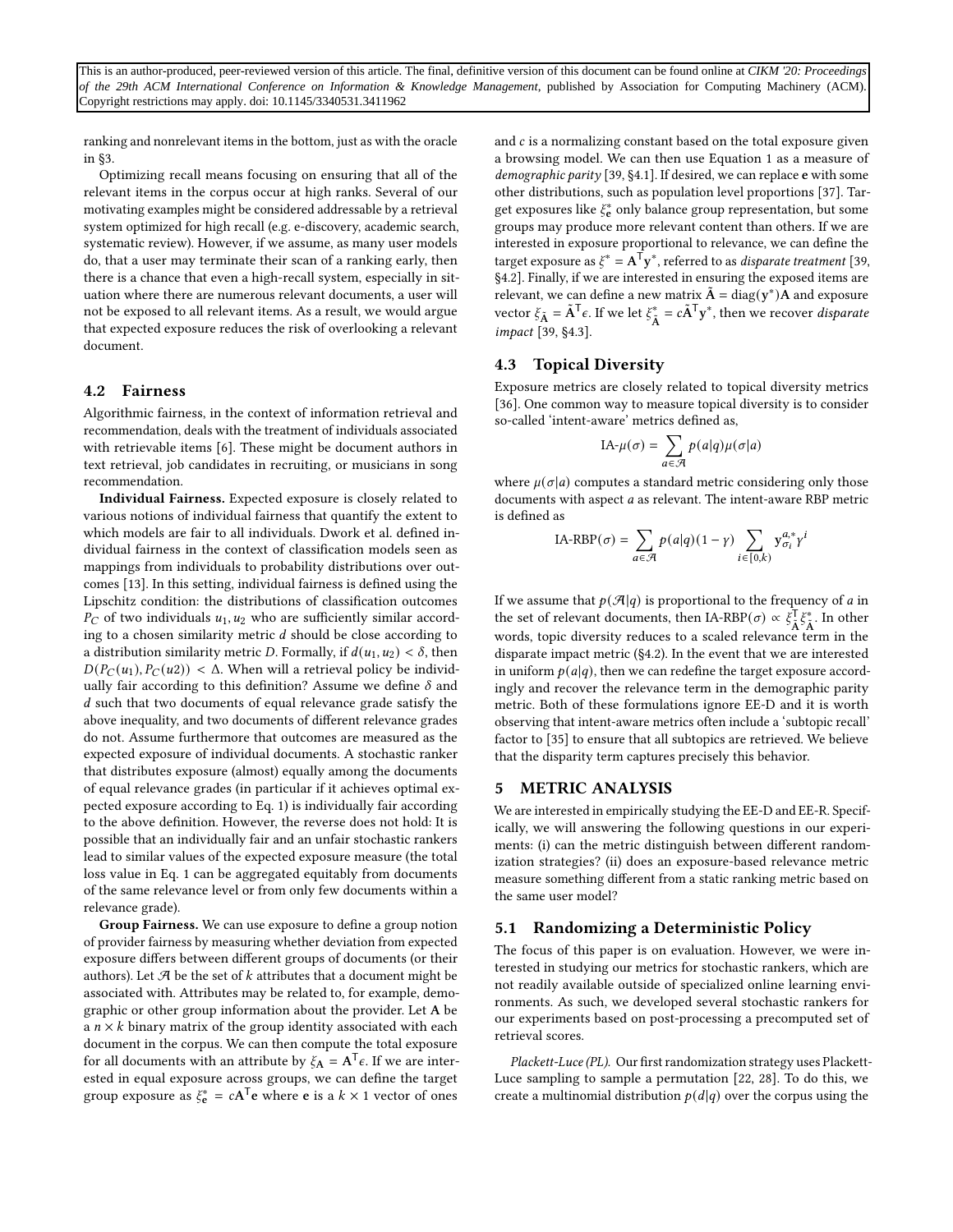$\ell_1$  normalization of the retrieval scores. The Plackett-Luce model samples a permutation by first sampling the document at position 0 using  $p(d|q)$ . We then set the probability of the selected document to 0, renormalize, and sample the document at position 1 from this modified distribution. We continue this process until we exhaust the scored documents. In order to control the randomness of the process, we use a modified sampling distribution,

$$
p(d|q) = \frac{y_d^{\alpha}}{\sum_{d'} y_{d'}^{\alpha}}
$$

where  $\alpha \geq 0$ . When  $\alpha = 0$ , all permutations are equally likely and EE-D is minimized; as  $\alpha$  increases  $\pi$  concentrates around original static ranking and disparity degrades. We refer to this as the Plackett-Luce (PL) policy.

Rank Transpositions (RT). Our second randomization strategy ignores the retrieval scores and samples permutations by shuffling the original ranked list. We shuffle by repeatedly sampling pairs of positions and swapping the documents. Such a process takes  $\frac{1}{2}n \log n + cn$  iterations to converge to sampling a random permuta-tion [\[11\]](#page-9-8). This is precisely a random walk on  $S_n$  where permutations are connected by pairwise transpositions. As such, we can introduce a 'restart probability' to teleport the random walker back to the original ranked list. If this probability is  $\theta$ , then the number of steps of the random walk follows a geometric distribution with support [0, ∞). Our randomization strategy then first samples the number of steps  $k$  from the geometric distribution and then conducts  $k$ random transpositions. We refer to this as the rank transposition (RT) policy.

These two methods are intentionally constructed to perform differently. The PL policy takes a deterministic policy's scores into consideration and will, therefore, be more conservative in removing high-scoring items from the top of the ranked list. The RT policy, on the other hand, randomly swaps pairs, regardless of score or position. As a result, we suspect that the PL policy should outperform the RT policy, given a fixed base deterministic policy.

#### 5.2 Method

We analyze the behavior of expected exposure metrics using the postprocessing of deterministic policies in two domains. The first is based on archival TREC submissions focus in information retrieval conditions. The ROBUST2004 dataset consists of 440 runs submitted to the TREC 2004 Robust track which evaluated systems on a set of 249 queries and binary relevance labels. We adopt this dataset because it has been well-studied in the context of evaluation metrics.

Our second dataset, MovieLens25M, is a movie recommendation dataset consisting of 25 million ratings of 59 thousand movies by 163 thousand users [\[16\]](#page-10-27). We used LensKit 0.8.4 [\[14\]](#page-10-28) to generate runs representing binary implicit-feedback matrix factorization (IMF) [\[27\]](#page-10-29) and Bayesian personalized ranking (BPR)  $[34]$ .<sup>[3](#page-6-1)</sup> We adopt implicit feedback instead of ratings in order to study the behavior of expected exposure under binary relevance.

We use a  $\gamma$  = 0.50 for all of our experiments, as consistent with standard TREC evaluation protocol. RBP and ERR are evaluated at depth 20. For stochastic rankers, we sample 50 rankings during evaluation to estimate expected exposure metrics. We found that this was sufficient to converge to appropriate expected metric values. Experiments randomizing deterministic policies rerank the top 100 documents from the original static ranking.

## <span id="page-6-0"></span>5.3 Results

Before analyzing our metrics in aggregate, we present our metrics on an example run from Robust2004. In Figure [2,](#page-7-1) we show the behavior of our randomization model for EE-R and EE-D, under both the ERR and RBP user models. We compare these metrics to RBP and ERR, two classic static ranking metrics. We also measure the generalized entropy of exposure on the relevant set of documents [\[41\]](#page-10-31); this allows us to assess the disparity amongst relevant items.

Comparing classic metrics and EE-R in the first and second rows, we observe correlated behavior as randomization changes. Across a sample of runs, we found that the expected RBP and EE-R were strongly correlated ( $r = 0.99$ ,  $p < 0.01$ ); a perfect correlation was observed between expected ERR and EE-R with an ERR model. This is unsurprising given that the relevance factor in the expected exposure metric is precisely the expectation of the static ranking metric. The imperfect correlation for RBP is due to normalization term in the classic RBP model.

Comparing generalized entropy and EE-D, we also observe correlated behavior across both RBP ( $r = 0.47$ ,  $p < 0.01$ ) and ERR user models ( $r = 0.65$ ,  $p < 0.01$ ). Because the generalized entropy is computed over only relevant documents, this suggests that EE-D is sensitive to changes in expected exposure to relevant documents, not the dominant, nonrelevant set.

Comparing the behavior of EE-D and EE-R in Figure [2,](#page-7-1) we notice the disparity-relevance tradeoff mentioned in [§3.](#page-3-0) In order to visualize this tradeoff more clearly, we present example disparityrelevance curves for randomization of an arbitrary Robust2004 run and our two recommender systems on MovieLens25M in Figure [3.](#page-7-2) Disparity-relevance curves, when randomizing the same base policy, will have the same value of  $EE-R$  for  $EE-D = 1$  because this recovers the original static ranking. Similarly, all disparity-relevance curves begin with  $EE-R = 0$  at  $EE-D = 0$  because a completely random ranker will achieve minimal relevance by dint of the number of nonrelevant documents in the corpus (i.e. a random shuffle will mean that, in expectation, every document receives a tiny amount of attention). Turning to the randomization policies being studied, across both domains and multiple runs, PL randomization policies dominate RT policies across all disparity points, confirming our intuition that incorporating score information improves postprocessing performance. This provides us with the ability to test the ability of exposure to distinguish between stochastic policies.

Given two stochastic rankers, we are interested in understanding whether our exposure metrics can more accurately identify the superior algorithm compared to a metric based on a static ranking. To that end, we randomly assigned the runs for the ROBUST2004 dataset to either PL or RT randomization. This provided us with EE-AUC for each run as well as an RBP value for its base deterministic policy. We ordered runs by the RBP and then inspected the EE-AUC for the associated run. In Figure [4,](#page-7-3) we can see that, while RBP, a metric based on a static ranking, can approximately order runs for a fixed randomization policy ( $\tau = 0.89$ ,  $p < 0.05$ ), it cannot distinguish between the PL and RT policies.

<span id="page-6-1"></span><sup>3</sup>BPR is implemented by the implicit package [\(https://github.com/benfred/implicit\)](https://github.com/benfred/implicit).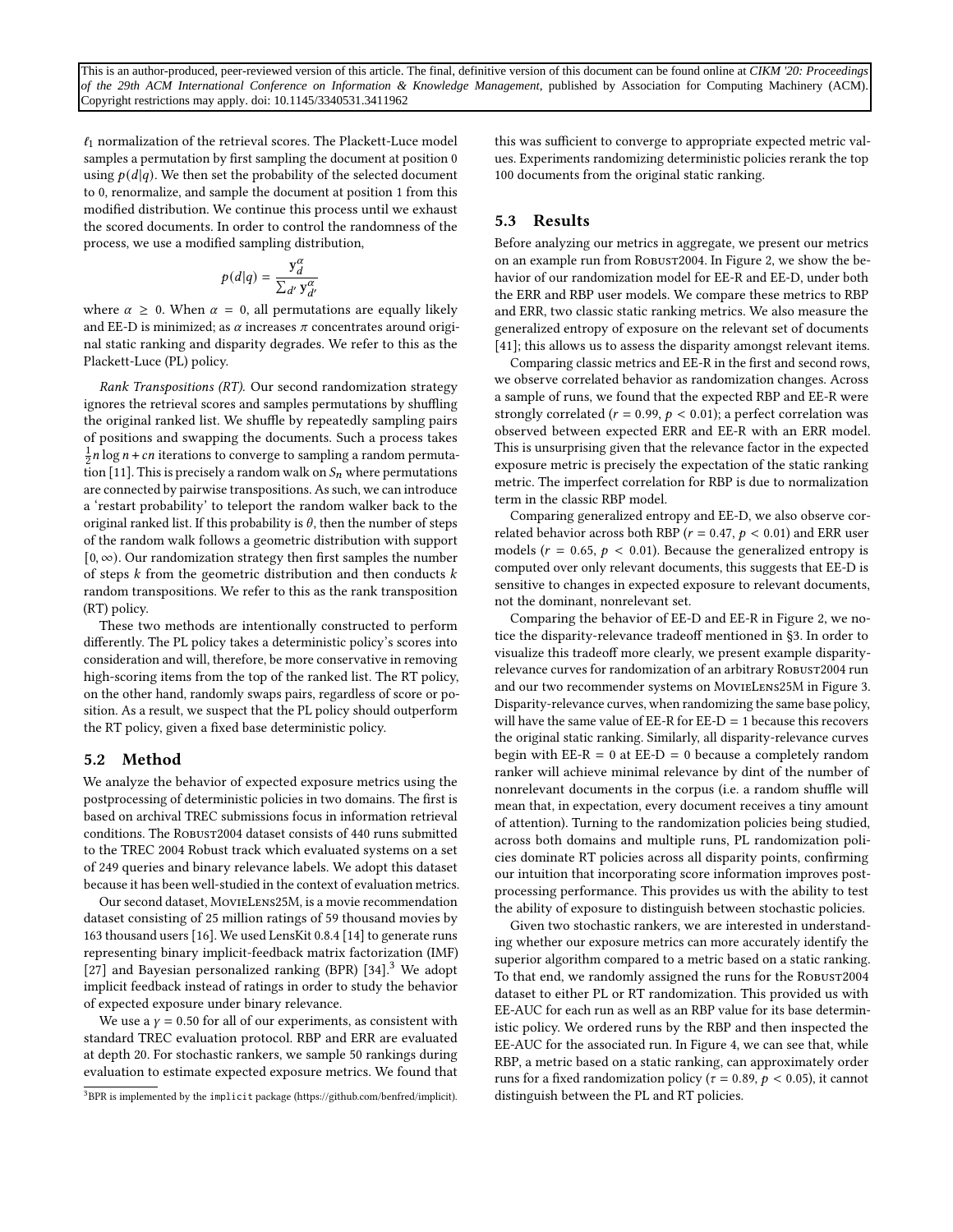<span id="page-7-1"></span>

Figure 2: Behavior of expected exposure metrics for a deterministic run from the ROBUST2004 dataset randomized using the Plackett-Luce model. Each horizontal axis indicates the value of  $\alpha$ , where lower values indicate more randomization. Each vertical axis reflects the performance of policies on static ranking relevance metrics (top row), expected exposure relevance metrics (second row), expected exposure disparity metrics (third row), and generalized entropy on the relevant set of documents (fourth row) using two browsing models (left: RBP; right: ERR).

## <span id="page-7-0"></span>6 OPTIMIZING FOR EXPECTED EXPOSURE

In the previous section, we introduced post-processing techniques to build stochastic rankers. Given a model that is perfectly able to predict relevance, Plackett-Luce randomization should perform optimally, especially for binary relevance. As such, a classic pointwise learning to rank model [\[10\]](#page-9-9) with Plackett-Luce randomization may

<span id="page-7-2"></span>

Figure 3: Disparity-relevance tradeoff curve for a random Robust2004 run and our two recommendation runs on Movie-Lens25M with Placket-Luce randomization and rank transposition randomization.

<span id="page-7-3"></span>

Figure 4: Sorting PL and RT runs by RBP. Half of the runs submitted to ROBUST2004 were subjected to PL randomization and half to RT randomization. Runs were ranked by the RBP of the original, static ranking. EE-AUC for the randomized runs, according to its treatment, is plotted on the vertical axis.

be an effective approach for expected exposure. Moreover, calibration of relevance does not happen with pairwise learning to rank models [\[5\]](#page-9-10) and so we would expect these models, even if perfect, to perform worse than pointwise models, even with Plackett-Luce randomization. However, learning to rank models are not perfect estimators of relevance. Therefore, we believe there should be some advantage to optimizing directly for expected exposure.

In this section, we will examine the relationship between the performance of these approaches in the context of graded relevance as well as demographic parity ([§4.2\)](#page-5-1). We focused on a shared model architecture with varying loss functions in order to measure differences due to the objective alone, instead of artifacts resulting from the functional form of the models. We begin by describing how we optimize for expected exposure before proceeding to our empirical results.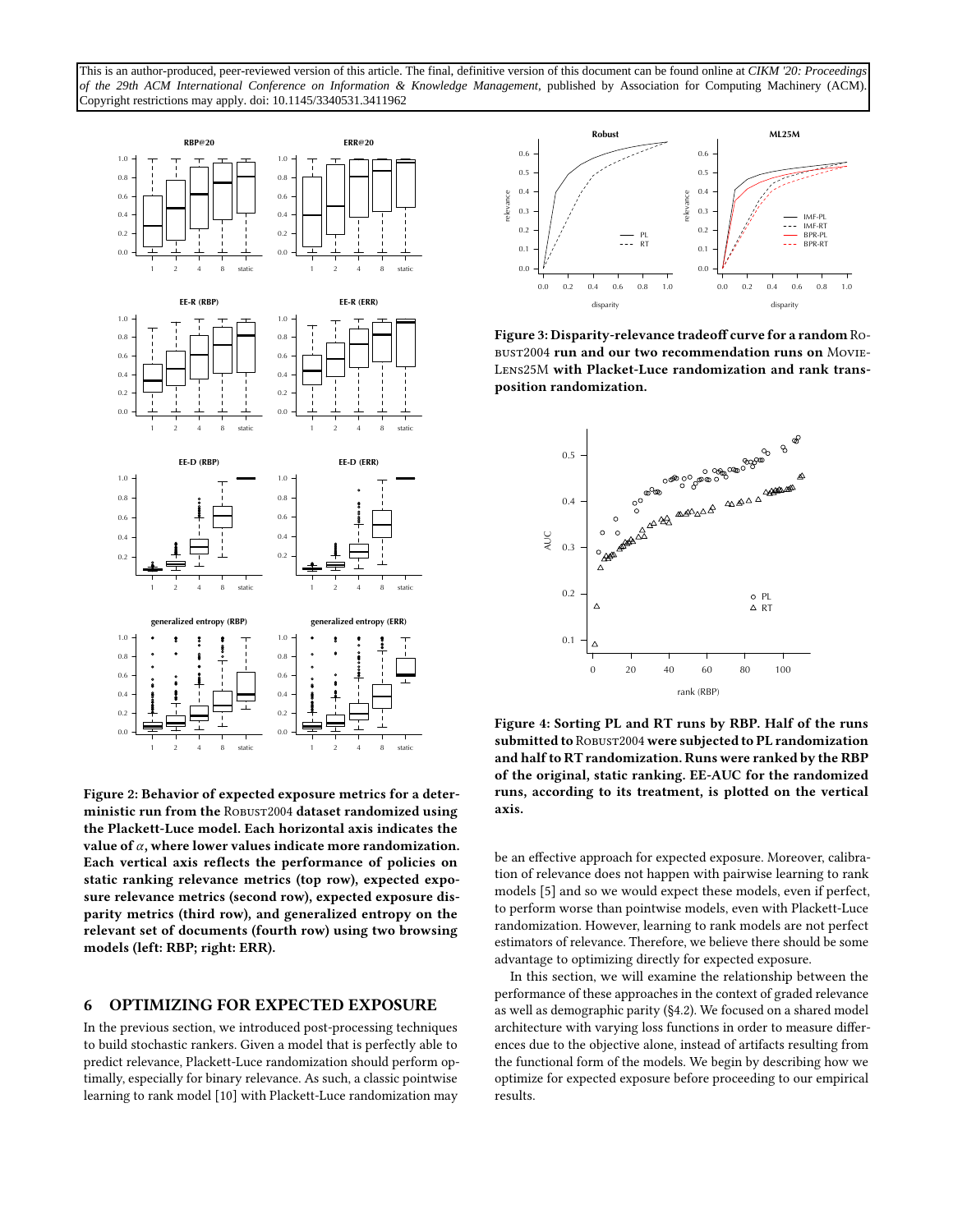## 6.1 Algorithm

Although optimizing for pointwise or pairwise loss has been wellstudied in the information retrieval community, directly optimizing for a metric based on a distribution over rankings has received less attention.

We begin by defining an appropriate loss function for our model. Turning to Equation [1,](#page-3-3) we can drop the constant term and add a hyperparameter to balance between disparity and relevance,

$$
\ell_{\lambda}(\epsilon, \epsilon^*) = \lambda ||\epsilon||_2^2 - (1 - \lambda)\epsilon^{\mathsf{T}} \epsilon^*
$$
 (6)

where  $\epsilon^*$  is based on graded relevance ([§3.2\)](#page-4-1).

Let  $f_\theta : \mathcal{D} \to \mathbb{R}$  be an item scoring function parameterized by  $\theta$ . Given a query, y is a  $n \times 1$  vector of item scores for the entire collection such that,  $y_d = f_\theta(d)$ . Using a Plackett-Luce model, we can translate the raw scores into sampling probabilities,

$$
p(d) = \frac{\exp{(y_d)}}{\sum_{d' \in \mathcal{D}} \exp{(y_{d'})}}
$$

This allows us to construct a ranking  $\sigma$  by sampling items sequentially. Unfortunately, this sampling process is non-differentiable and, therefore, prohibitive to a large class of models, including those that learn by gradient descent. We address this by adopting the method proposed by Bruch et al. [\[4\]](#page-9-6). To construct a sampled ranking  $\sigma$ , we reparameterize the probability distribution by adding independently drawn noise samples  $G$  from the Gumbel distribution [\[23\]](#page-10-32) to y and sorting items by the "noisy" probability distribution  $\tilde{p}$ ,

$$
\tilde{p}(d_i) = \frac{\exp (y_{d_i} + G_i)}{\sum_{d_j \in \mathcal{D}} \exp (y_{d_j} + G_j)}
$$
(7)

Given the perturbed probability distribution  $\tilde{p}$ , we compute each document's smooth rank [\[30,](#page-10-33) [44\]](#page-10-34) as,

$$
\overline{\sigma}_d = \sum_{d' \in \mathcal{D}/d} \left( 1 + \exp\left(\frac{\tilde{p}(d) - \tilde{p}(d')}{\tau}\right) \right)^{-1} \tag{8}
$$

The smooth rank is sensitive to the temperature  $\tau$ . At high temperatures the smooth rank is a poor approximation of the true rank and at low temperatures may result in vanishing gradients. To rectify this issue, we employ the straight-through estimator [\[1\]](#page-9-11) to compute the true ranks in forward pass but differentiating the gradients with respect to the smooth ranks during backpropagation.

Using the estimated ranks and a specified user model we compute the exposure for each document. For example, assuming RBP as the user model the exposure of document  $d$  from a single ranking  $\sigma$  is given by  $\epsilon_d = \gamma^{\overline{\sigma}_d}$ . We compute expected exposure by averaging over  $n_{\text{train}}$  different rankings—each generated by independently sampling different Gumbel noise in Equation [7.](#page-8-0)

We use this expected exposure vector  $\epsilon$  in Equation [6](#page-8-1) to compute the loss that we minimize through gradient descent. The relevance grades are not used for training beyond computing target exposure. We set  $\tau$  in Equation [8](#page-8-2) to 0.1.

We can adapt this model to optimize group-level exposure met-rics like demographic parity ([§4.2\)](#page-5-1). To do so, we replace  $\|\epsilon\|_2^2$  with

 $\|\xi\|_2^2$  in Equation [6](#page-8-1) to define an optimization objective that tradesoff relevance and demographic parity.

<span id="page-8-3"></span>
$$
\ell_{\text{group},\lambda} = \lambda \|\xi\|_2^2 - (1 - \lambda)\epsilon^{\mathsf{T}} \epsilon^* \tag{9}
$$

This loss function assumes that the ideal policy distributes exposure equally across all demographics.

#### 6.2 Experiment

<span id="page-8-1"></span>Models. We restrict our choice of baselines to neural networks so that the exposure-based optimization can be compared to baseline ranking loss functions with respect to the same model. Our base model consists of a fully-connected neural network with two hidden layers of size 256 nodes per layer and rectified linear unit for activation function. We choose a learning rate of 0.001 and a dropout rate of 0.1 and perform early-stopping for all models based on validation sets. Stochastic rankings are then derived by employing Plackett-Luce sampling over these deterministic policies (i.e. pointwise and pairwise models), with varying softmax temperatures to obtain different trade-off points between disparity and relevance. We set  $n_{\text{train}}$  to 20 for our model and  $n_{\text{test}}$  to 50 for all models.

Objectives. We consider three models in our experiments. The pointwise model minimizes the squared error between the model prediction and true relevance. The pairwise model minimizes misclassified preferences using a cross-entropy loss. The expected exposure model minimizes the loss in Equation [6](#page-8-1) and, in our demographic parity experiments, Equation [9.](#page-8-3)

<span id="page-8-0"></span>Data. Our experiments use the MSLR-WEB10k dataset [\[29\]](#page-10-35), a learning-to-rank dataset containing ten thousand queries. We perform five-fold cross validation (60/20/20 split between training, validation, and testing sets). Each query-document pair is represented by a 136-dimensional feature vector and graded according to relevance on a five point scale. For the demographic parity experiments, we discretize the PageRank feature in the ranges <1000, 1000–10000, and ≥10000 and treat it as a demographic attribute. We confirm that this discretization scheme is reasonable as roughly 70% of the queries have at least one document corresponding to each demography with a relevance grade greater than one.

## <span id="page-8-2"></span>6.3 Results

We present the results of our experiments in Table [1.](#page-9-12)

In terms of expected exposure, we did not observe a difference in performance between pointwise and pairwise models. However, directly optimizing for expected exposure resulted in a 3.9% improvement in EE-AUC over the pointwise and pairwise models. We confirm that the difference in EE-AUC follows a normal distribution and accordingly perform a paired student's t-test to check their statistical significance. The EE-AUC differences between our proposed method and the baselines are statistically significant ( $p < 0.01$ ).

In terms of demographic parity, we observe a difference in performance between pointwise and pairwise models. Moreover, directly optimizing for expected exposure results in improved performance while directly optimizing for demographic parity further boosts performance. The gap in EE-AUC between all pairs of models are statistically significant ( $p < 0.01$ ) in this case.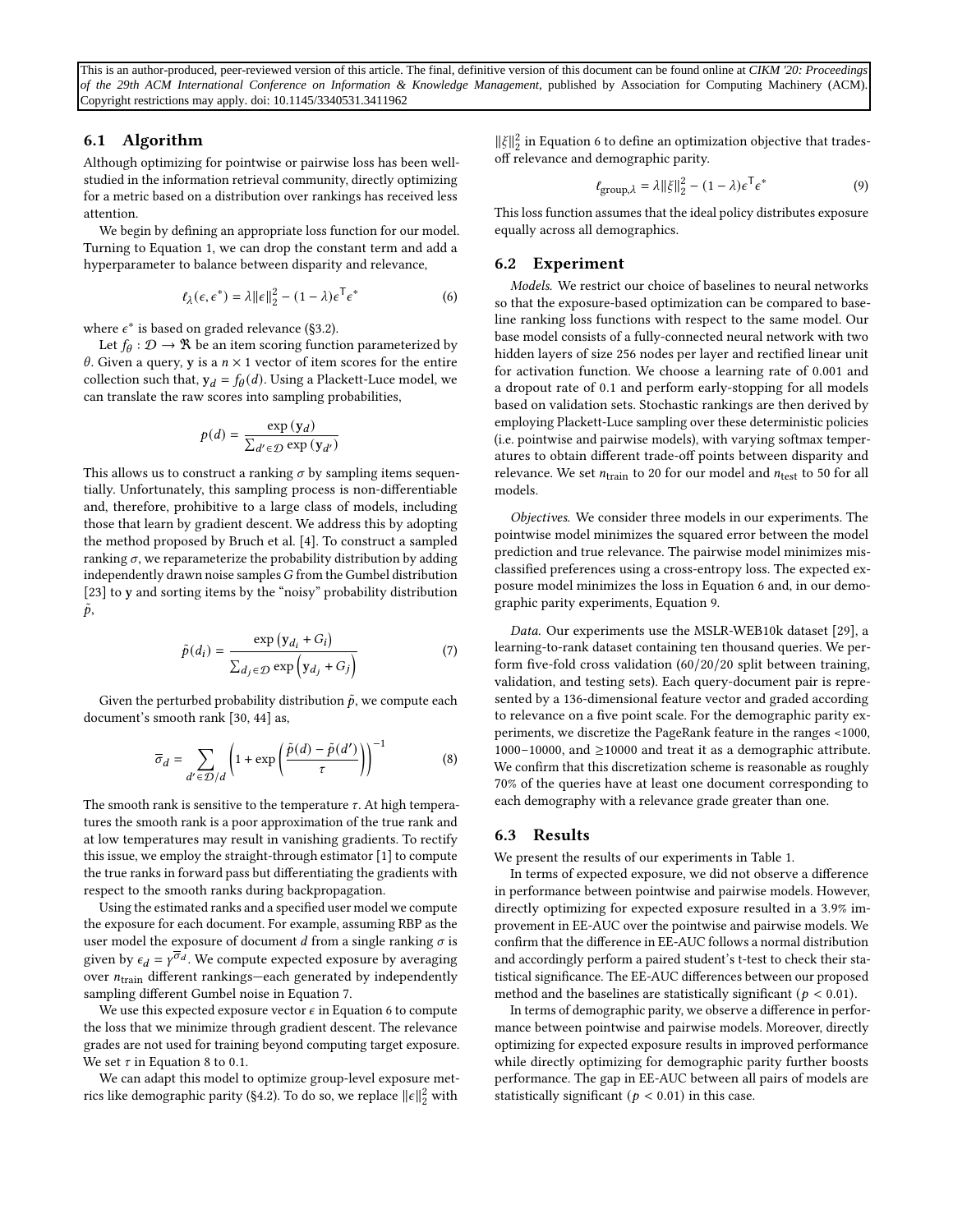<span id="page-9-12"></span>Table 1: Results for optimizing towards expected exposure and demographic parity using different ranking objectives. We report average EE-AUC for both tasks and highlight the best performance for each in bold. Optimizing directly for expected exposure and demographic parity using our proposed method achieves best performance in both cases.

| Loss function      | <b>AUC</b> |             |
|--------------------|------------|-------------|
|                    | Expected   | Demographic |
|                    | exposure   | parity      |
| Pointwise loss     | 0.229      | 0.112       |
| Pairwise loss      | 0.229      | 0.108       |
| Our methods        |            |             |
| Expected exposure  | 0.238      | 0.141       |
| Demographic parity |            | 0.178       |

## <span id="page-9-3"></span>7 DISCUSSION

Our theoretical results draw clear connections to several areas of information retrieval research. We believe, moreover, that our empirical results suggest that expected exposure metrics capture important aspects of a retrieval system that are not currently measured in information retrieval evaluation. Our experiments furthermore demonstrated that these metrics are not only effective for distinguishing systems with varying degrees of expected exposure but also that they can be optimized toward.

Although previously studied in the context of algorithmic fairness, we have demonstrated that there are deep connections to existing core areas of information retrieval research. These results warrant revisiting algorithms and results in classic tasks such as ad hoc retrieval, legal search, and diversity-sensitive retrieval.

Beyond relevance, fairness, and diversity, we believe this approach to evaluation opens avenues for studying probabilistic search systems in probabilistic way. Many search systems are defined as probabilistic models, capable of handling uncertainty about document relevance [\[49\]](#page-10-36), sometimes using online learning to refine scoring and ranking models and adapt to changing information needs. These models produce rankings in accordance with a probabilistic policy, so they naturally result in a distribution over rankings associated with each query. Expected exposure, along with computing expected values of other information retrieval metrics, provides a way to evaluate these models and study the effects of uncertainty. Moreover, modern search engines also randomize their rankings to reduce bias in feedback data [\[18\]](#page-10-13). Although these systems are often evaluated log data and off-policy evaluation techniques, in the case of pre-launch batch evaluation, we can explicitly model the impact of randomization by evaluating the distribution over rankings.

Randomization and improving equal expected exposure may also help with user retention. In search systems, we often want to make sure that we do not overemphasize dominant intents, which can often homogenize populations [\[17,](#page-10-3) [24\]](#page-10-2). As such, randomization can allow us to balance exposure across heterogeneous intents. Exposure balancing may also prevent churn caused by starvation of producers in two-sided economy systems such as ride-sharing platforms [\[42\]](#page-10-37).

Our exposure model is flexible enough to incorporate more elaborate browsing models. Several exist others beyond RBP and ERR exist in the literature for rankings which deserve exploration. Furthermore, as searchers begin to interact with interfaces that are not based on rankings (e.g. two-dimensional grids, three-dimensional environments), alternative user models will need to be developed and incorporated.

We would also like to note possible limitations of this approach. First, the impact of randomization on user satisfaction is still an active area of research and we believe cumulative effects of randomization may be a novel extension to explore in the future work [\[38\]](#page-10-38). Second, from an evaluation perspective, stochastic policies introduce logistical constraints on distribution representation and permutation sampling. Centralized evaluations like TREC would need to support a method for either interrogating a stochastic policy or requiring a large pool of samples, incurring data storage costs. Third, although we have focused on randomization in order to increase exposure, we believe that drawing a connection to sequential decision-making scenarios like amortized evaluation are exciting areas of future work.

Notwithstanding these limitations, evaluation through expected exposure, when coupled with stochastic policies, opens a new perspective for the study, understanding, and design of information retrieval systems.

## 8 ACKNOWLEDGEMENTS

Michael Ekstrand's contribution to this work was supported by the National Science Foundation under Grant No. IIS 17-51278.

#### **REFERENCES**

- <span id="page-9-11"></span>[1] Yoshua Bengio, Nicholas Léonard, and Aaron Courville. 2013. Estimating or propagating gradients through stochastic neurons for conditional computation. arXiv preprint arXiv:1308.3432 (2013).
- <span id="page-9-5"></span>[2] Alex Beutel, Jilin Chen, Tulsee Doshi, Hai Qian, Li Wei, Yi Wu, Lukasz Heldt, Zhe Zhao, Lichan Hong, Ed H. Chi, and Cristos Goodrow. 2019. Fairness in Recommendation Ranking Through Pairwise Comparisons. In Proceedings of the 25th ACM SIGKDD International Conference on Knowledge Discovery & Data Mining (KDD '19). 2212–2220.
- <span id="page-9-0"></span>[3] Asia J. Biega, Krishna P. Gummadi, and Gerhard Weikum. 2018. Equity of Attention: Amortizing Individual Fairness in Rankings. In The 41st International ACM SIGIR Conference on Research & Development in Information Retrieval (SIGIR '18). 405–414.
- <span id="page-9-6"></span>[4] Sebastian Bruch, Shuguang Han, Mike Bendersky, and Marc Najork. 2020. A Stochastic Treatment of Learning to Rank Scoring Functions. In Proceedings of the 13th ACM International Conference on Web Search and Data Mining (WSDM 2020).
- <span id="page-9-10"></span>[5] Chris Burges, Tal Shaked, Erin Renshaw, Ari Lazier, Matt Deeds, Nicole Hamilton, and Greg Hullender. 2005. Learning to rank using gradient descent. In Proceedings of the 22nd international conference on Machine learning. 89–96.
- <span id="page-9-1"></span>Robin Burke. 2017. Multisided Fairness for Recommendation. (July 2017). arXiv[:cs.CY/1707.00093](http://arxiv.org/abs/cs.CY/1707.00093)
- <span id="page-9-4"></span>[7] L. Elisa Celis, Damian Straszak, and Nisheeth K. Vishnoi. 2018. Ranking with Fairness Constraints. In 45th International Colloquium on Automata, Languages, and Programming, ICALP 2018, July 9-13, 2018, Prague, Czech Republic. 28:1–28:15.
- <span id="page-9-2"></span>[8] Allison J B Chaney, Brandon M Stewart, and Barbara E Engelhardt. 2018. How algorithmic confounding in recommendation systems increases homogeneity and decreases utility. In Proceedings of the 12th ACM Conference on Recommender Systems (RecSys '18). 224–232.
- <span id="page-9-7"></span>[9] Olivier Chapelle, Donald Metzler, Ya Zhang, and Pierre Grinspan. 2009. Expected reciprocal rank for graded relevance. In Proceedings of the 18th ACM conference on Information and knowledge management (CIKM '09). 621–630.
- <span id="page-9-9"></span>[10] David Cossock and Tong Zhang. 2006. Subset ranking using regression. In International Conference on Computational Learning Theory. Springer, 605–619.
- <span id="page-9-8"></span>[11] Persi Diaconis and Mehrdad Shahshahani. 1981. Generating a random permutation with random transpositions. Zeitschrift für Wahrscheinlichkeitstheorie und Verwandte Gebiete 57, 2 (Jun 1981), 159–179.